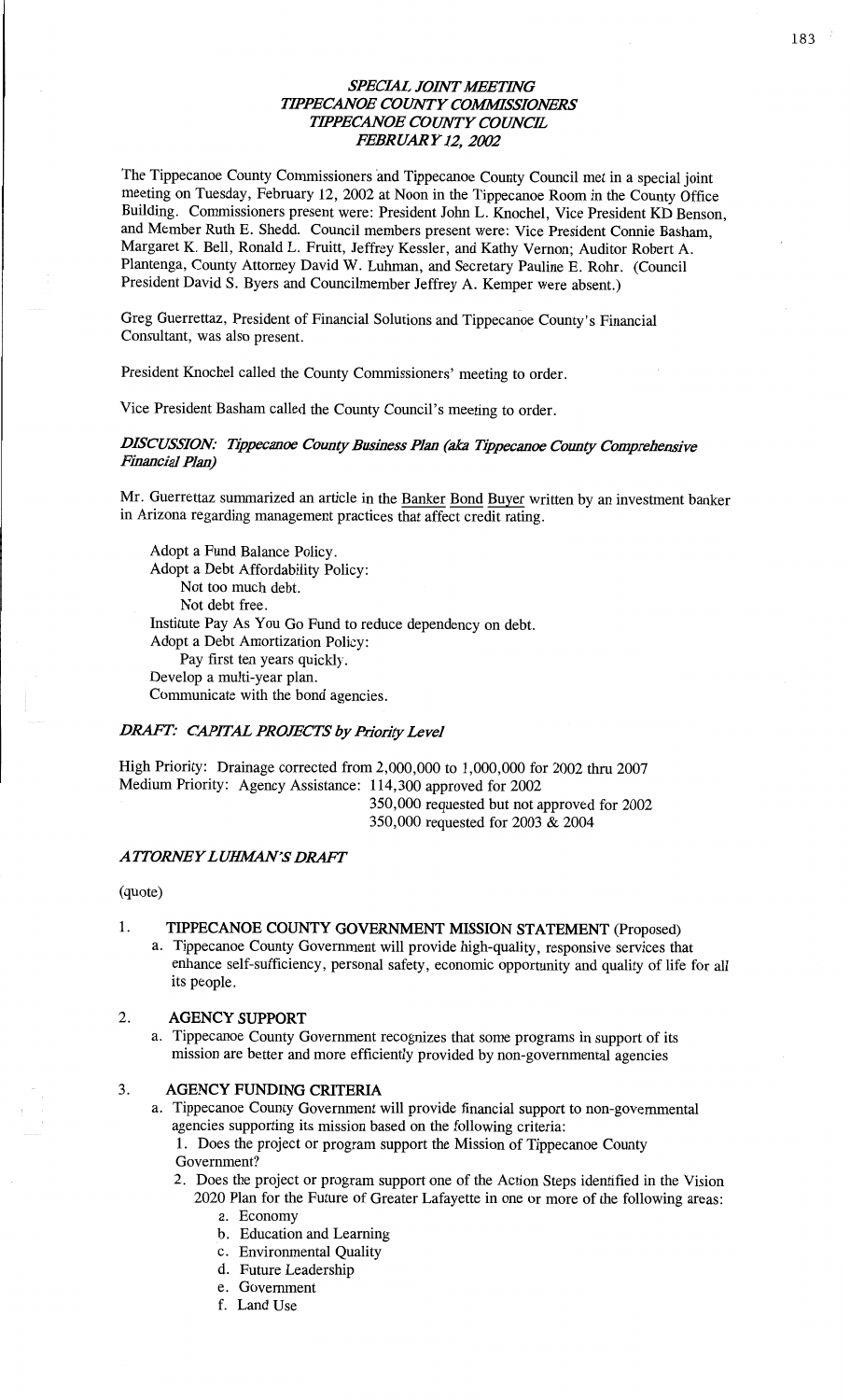- g. Quality of Life
- h. Smart growth
- 3. What percent of the agencies total funding does the request represent?
- 4. What percent of the agency's total funding is received from
	- a. Federal government grants
	- b. State government grants
	- c. Foundation grants
	- d. Individual donations
	- e. Program income
- 5. Does the project or program provide goods or services directly to:
	- a. Individuals
	- b. For-profit organizations
	- c. Non-profit organizations

### 4. **TIMETABLE**

- a. May **1** Council and Commissioners estimate total agency funding available for next fiscal year
- b. June **1** Agency requests due to Commissioners
- 0. July **<sup>1</sup>**Commissioners recommend Agency funding to Council
- (1. September **1** Council adopts Budget, including Agency funding

#### (unquote)

Mr. Guerrettaz recommended supplying the application form to the agencies for consistency. Limit the space for answers and disqualify if longer than allotted space.

Commissioner Knochel commented that Attorney Luhman's draft gives good guidelines for gauging the **agencies'** requests.

Attorney **Luhman** read the current **Mission** Statement, written March 18, 1998, and his proposed Mission Statement. He **thinks** the current Statement says the Council and **Commissioners** will follow the law but doesn't say what they will do.

 $quote)$ 

### **TIPPECANOE COUNTY GOVERNMENT MISSION STATEMENT** (Current)

Tippecanoe County Government will uphold the **United** States Constitution, Indiana Constitution, and Indiana statutes. Tippecanoe County Government will represent all citizens and **maintain**  open and honest government that focuses on serving the needs of present and future generations. Tippecanoe County Government will communicate and strive to cooperate with all levels of government.

#### **TIPPECANOE** COUNTY GOVERNMENT **MISSION STATEMENT** (Proposed)

Tippecanoe County Government will provide high-quality, responsive **services** that enhance self-sufficiency, personal safety, economic opportunity and quality of life for all its people.

#### (unquote)

"Homework assignment" for the **next** meeting:

- 1. "Tweak" the Mission Statement.
- 2. Put the criteria into application form.

Councilmember Fruitt asked how much debt the County is allowed. Mr. Guerrettaz responded: Statutory debt limit of 2% of Assessed Value (W/no bldg. corp.). Reality is how debt burden affects incomes and the overall debt in the County.

Limited by revenue and applicable revenue source.

Mr. Guerrettaz said Tippecanoe County's independent credit will not be affected (up or down) by what happens at the State level.

# **DRAFT: OPERATING COSTS by Priority Level**

Staff—J ail Expansion was **discussed.** Hope to generate revenue for **housing** out-of-county **inmates**  after the first year.

Need to form a Revenue Sub-committee. Only 1 individual has volunteered.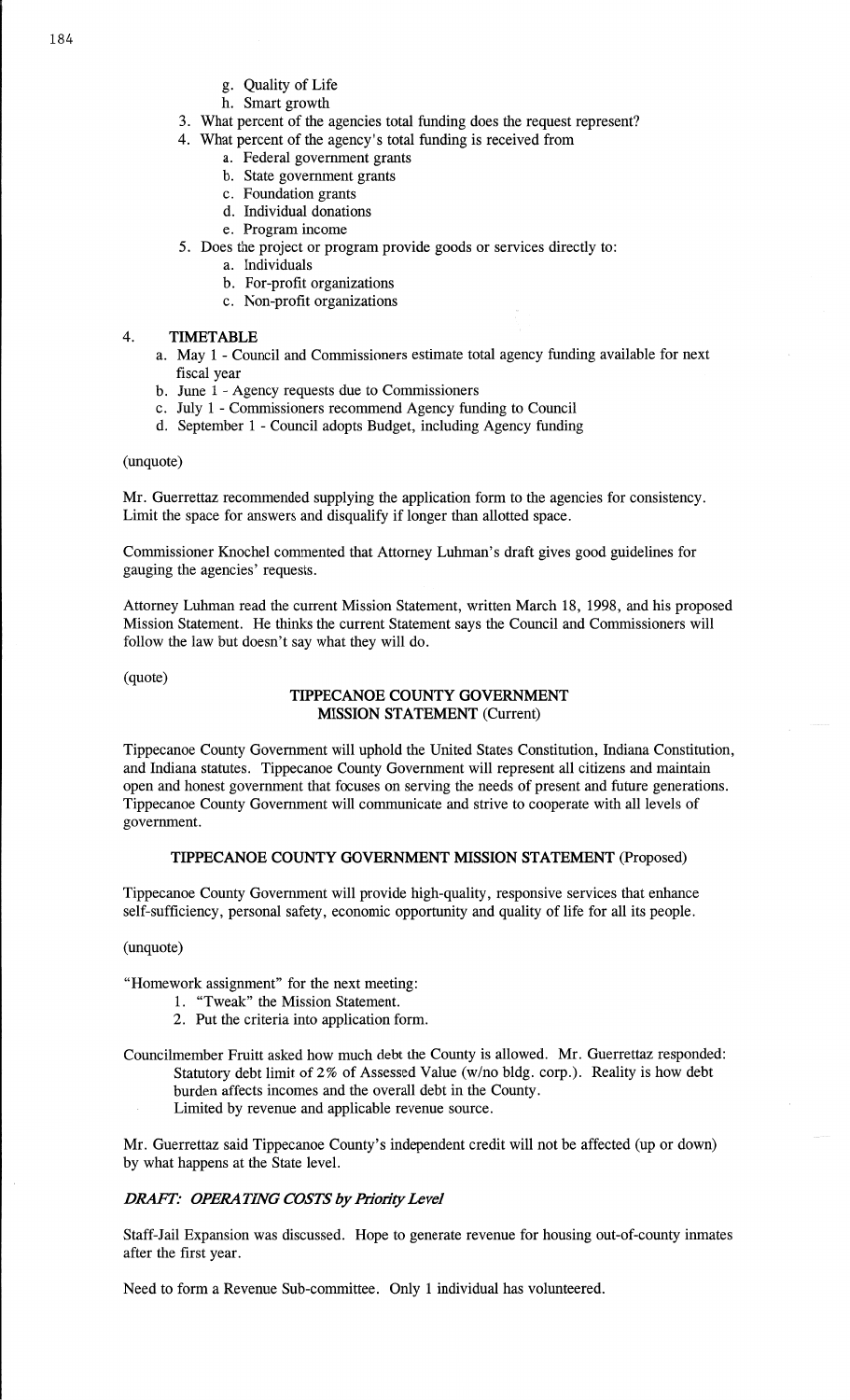#### **DRAFT: EDIT FUND 2002**

| Beginning Balance               | 7,205,253 |
|---------------------------------|-----------|
| Reserve Amount                  | 2,000,000 |
| Misc. Receipts                  | 549       |
| Projected Income                | 5,823,626 |
| <b>Interest</b>                 | 264,000   |
| Est. Balance Increase           | 6,088,175 |
| Encumbrances 2001               | 748,616   |
| <b>Total Disbursements</b>      | 3,386,029 |
| Special Projects Ending Balance | 5,458,783 |

#### *DRAFT:* RE VOL *VHVG FUND 2002*

Mr. Guerrettaz said Highway won't use a large share of the Revolving Fund in 2002 because the construction phase will not have begun.

| TIF Receipts               | 935,000 |
|----------------------------|---------|
| City of Lafayette          | 467,500 |
| County (this amt. or less) | 467,500 |
|                            |         |

#### *DRAFT:* CUM *CAPFUJW 2002*

| <b>Beginning Balance</b><br>Reserve | 3,080,737<br>500,000 |
|-------------------------------------|----------------------|
| Encumbrances 2001                   | 742,734              |
| Special Projects - changes          |                      |
| 629 Remodel reduced to              | 85,000               |
| Real Estate (March)                 | 300,000              |
| Voice Mail                          |                      |
| (April)                             | 35,000               |
| (May)                               | 35,000               |

#### *CONSULTING AGREEMENT: D. B. Englehart & Associates*

Commissioner Benson explained that **this** Agreement With D. B. Englehart & Associates is for services related to the review and bidding process of the County's Group Insurance Program for a fee of \$3,000.00. The Agreement will be effective March 1, 2002.

**0** Commissioner Benson moved to hire D. B. Englehart & Associates to **analyze** the County's Health Insurance Plan for the **fixed** amount of \$3,000.00, seconded by Commissioner Benson.

Councilmember **Basham commented that** Lafayette School Corporation was very satisfied with their services..

Councilmember Vernon asked who will open the bids and make the decision. Commissioner Shedd said the Commissioners will open the bids and Englehart will make **a** recommendation to the Commissioners who will make the final decision.

President Knochel read the services Englehart will provide:

Routine meeting with the Insurance Committee (Commissioners, Cederquist, & Weston) Analysis of current benefit plan, **funding** arrangement, etc. Collection and analysis of current data Preparation of Bid Specifications Analysis of proposals received and recommendations Coordinate implementation of new benefit **plan** 

**0** The motion carried.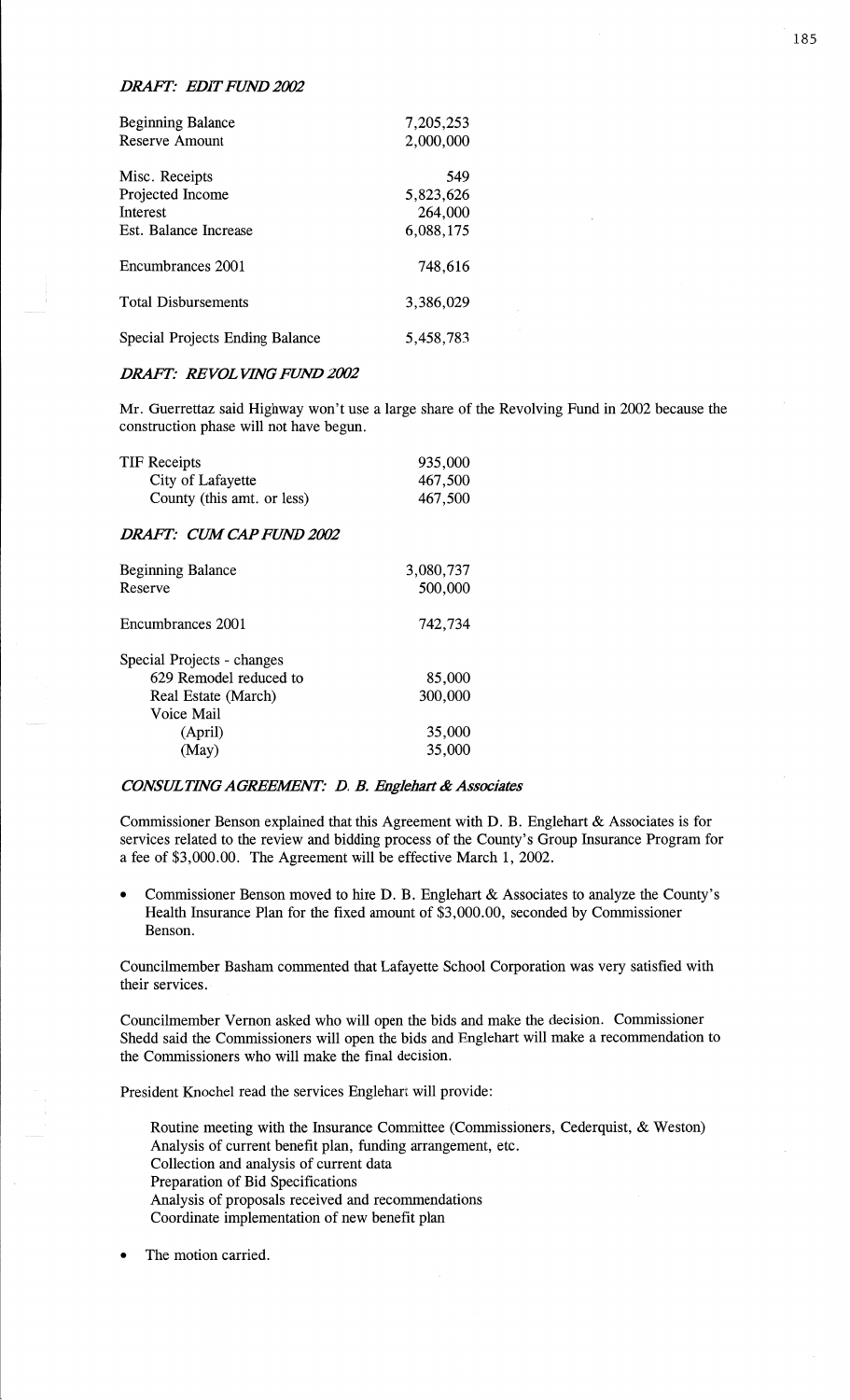Mrs. Hawkins requested approval of the **Agreement** with HTE for **equipment,** software, software services, and subscriptions in the amount of \$91,000.00. She also requested approval of **a Claim**  to pay \$22,500.29 down payment.

**0 Commissioner** Benson moved to **approve** the HTE Hardware **Agreement** and approve a Claim in the amount of **\$22,500.29, seconded** by Commissioner **Shedd;** motion **carried.** 

#### *RECESSED*

The **Council recessed until 2:00** RM.

The Commissioners **recessed** at **2:25** P.M.

#### *RECONVENED*

In President Knochel's absence, Vice President **Benson** reconvened the **Commissioners'** meeting at 2:30 **P.M.** 

#### *RESOLUYYON 2002-100V: Amends* Cum Cap *Plan: Hojcct* DD

Attorney **Luhman** summarized the Resolution that adds Project DD, a storage **facility** for the **Sheriff** and Emergency **Management,** located at 779 **Cordale** Road.

(quote)

#### **BOARD OF COMMISSIONERS OF THE COUNTY OF TIPPECANOE**

#### **RESOLUTION 2002-10-CM**

#### **RESOLUTION** FOR THE **AMENDMENT** AND **RE—ADOPTION** OF THE **TIPPECANOE** COUNTY **CUMULATIVE CAPITAL** TAX **IMPROVEMENT PLAN**

**WHEREAS,** The Board of Commissioners of the County of Tippecanoe has the authority to adopt a Cumulative Capital Improvement Plan for the County of Tippecanoe setting forth the **uses** of the revenues which Tippecanoe County **shall** receive from the Cumulative Capital Tax duly adopted in the year 1984, (Resolution 84—03—CM); re—adopted May 6, 1985, (Resolution 85-01-CM); re-adopted April 20, 1987, (Resolution 87-10-CM); re—adopted July 16, 1990, (Resolution 90-10-CM); as amended on May 20, **1991,** (Resolution 91-07-CM); and re-adopted July 19, 1993 (Resolution 93-08-CM); and re-adopted November 9, 1994; as amended January 20, 1998 (Resolution 98-09—CM); as amended May 4, 1998 (Resolution 98-21-CM); as amended July 6, 1998 (Resolution 98-29-CM); and amended and **re-adopted** on March 1, 1999 (Resolution 99-12—CM) and amended and re-adopted on February22, 2000, (Resolution 2000-11—CM)and re-adopted on **April** 3, 2000 (Resolution 2000-17—CM; and amended and re—adopted on February 20, **2001** (Resolution 2001—07—CM); and amended and re—adopted on September 5, 2001 **(Resolution** 2001-38-CM);and **amended** and re-adopted on November 7, 2001 (Resolution 2001-50-CM);and amended and re-adopted on February 4, 2002 (ReSolution 2002-05-CM);

WHEREAS, the Board of Commissioners of the County of Tippecanoe desires to amend the Cumulative Capital Tax Improvement Plan to add thereto Project DD to **provide** funds for the acquisition of real estate and improvements located at 779 CorDale Road, Lafayette, Indiana for use by the Tippecanoe County Sheriff **s** Department and Tippecanoe County Emergency Management Agency for storage of vehicles and equipment, in the sum of \$300,000.000; and

**WHEREAS,** the Board of **Commissioners** of the County of **Tippecanoe** desires to re-adopt the **Cumulative Capital** Tax Improvement Plan, as so amended;

**NOW, THEREFORE,** BE IT **RESOLVED,** after due consideration, that the **following amendment** to the Cumulative Capital Tax Capital **Improvement** Plan be adopted:

There is **added** to the Capital Improvement **Plan** the following project:

# PROJECT DD *-* 779 **CORDALE ROAD SHERIFF'S STORAGE FACILITY**

1. **Identification** and General Description of Project

The **Board** of **Commissioners** has **determined that** the **Tippecanoe** County Sheriffs office and Tippecanoe County Emergency Management Agency (TEMA) are in **need** of enclosed storage space for vehicles, equipment and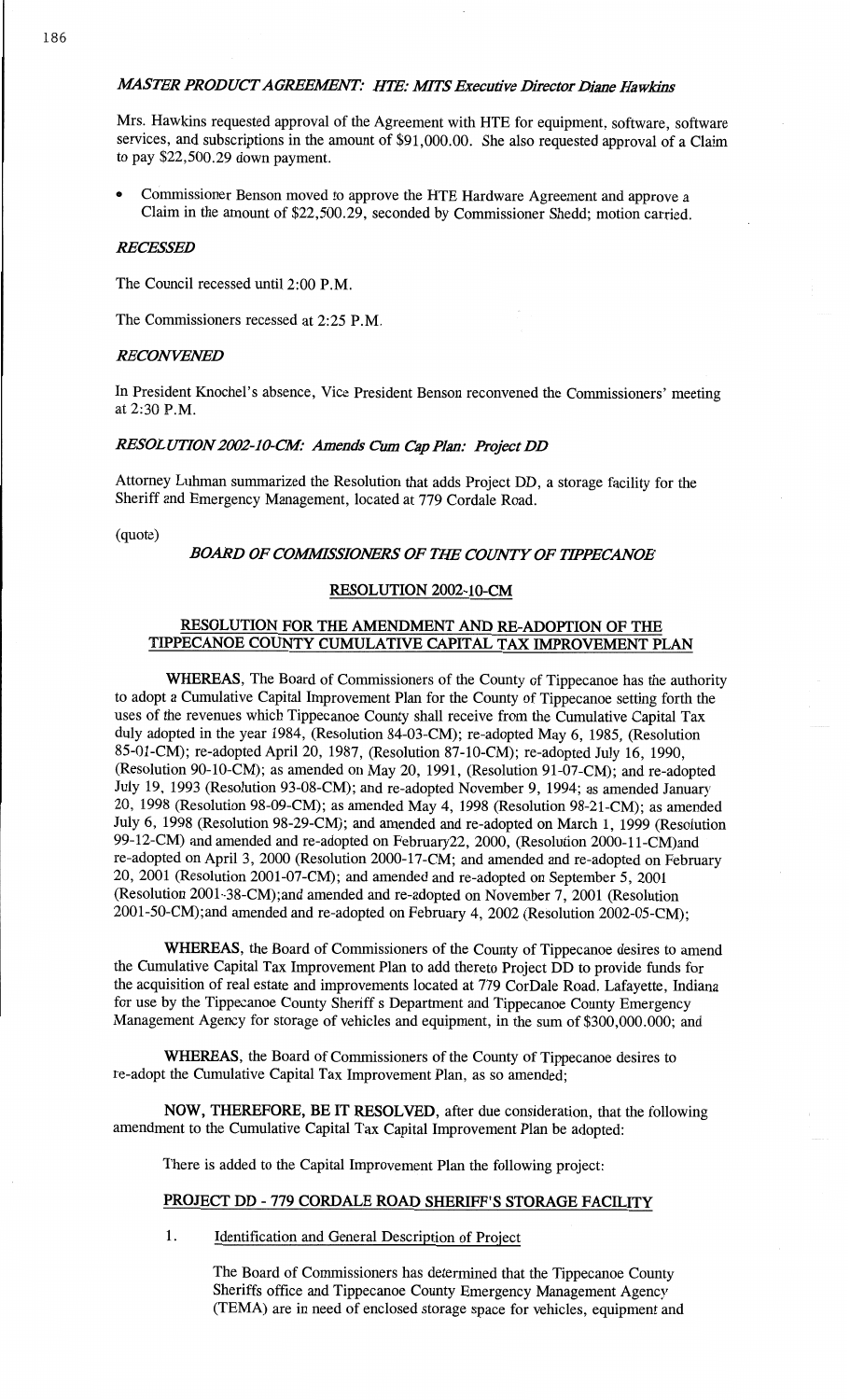supplies used by their respective departments. The proposed project consists of the **acquisition** and renovation of a 11,632 square foot warehouse and 917 square foot office facility located at 779 CorDale Road, Lafayette,

3. Identification of All Sources of Funds for Project

Tippecanoe County will grant **a** maximum of \$300,000.00 from the Cumulative Capital Fund. *,* 

4. Planning, Development and Construction Schedule of Project

The property will be acquired and renovated in calendar year 2002.

BE IT FURTHER RESOLVED, that in all other respects, the Cumulative Capital Tax Capital Improvement **Plan** be, and the same is hereby ratified, confirmed and re—adopted to include the following completed and continuing Projects:

#### **SUMMARY**

PROJECT **A** *-* COUNTY EXTENSION BUILDING

PROJECT B *-* TIPPECANOE **VILLA** 

PROJECT C **-** COURT HOUSE RESTORATION

PROJECT D *-* FAIRGROUND IMPROVEMENTS

PROJECT E - TIPPECANOE COUNTY OFFICE BUILDING **RENOVATION** 

PROJECT F *-* 629 OFFICE BUILDING

PROJECT G *-* BUILDING AND MAINTENANCE FUNDS FOR 1998

PROJECT **H** *-* CAPITAL **OUTLAY** EXPENDITURES FOR 1998

PROJECT 1 **—** EMERGENCY MANAGEMENT **CAPITAL** EXPENDITURES

PROJECT J **—** COMMUNITY CORRECTIONS WORK RELEASE FACILITY

PROJECT K *-* **CAPITAL** OUTLAY EXPENDITURES FOR 1999

PROJECT L *-* TIPPECANOE COUNTY SHERIFF'S DEPARTMENT VEHICLE ACQUISITIONS

PROJECT M *—* CAPITAL **OUTLAY** EXPENDITURES FOR 2000

PROJECT N *-* BUILDING AND MAINTENANCE FUNDS FOR <sup>2000</sup>

PROJECT 0 -CORONER'S MORGUE FACILITIES

PROJECT **P -TIPPECANOE** SUPERIOR COURT NO. 6

PROJECT Q **-** JAIL **ADDITION FEASIBILITY** STUDY

PROJECT R -BUILDING AND MAINTENANCE FUNDS FOR 2001

- PROJECT **S** CAPITAL OUTLAY EXPENDITURES FOR 2001
- PROJECT **T** CAPITAL OUTLAY FOR INFORMATION SERVICES CONTUTER AND HARDWARE AND SOFTWARE
- PROJECT U **PARKING** GARAGE MAINTENANCE FUNDS
- PROJECT V COURTHOUSE SECURITY **CAPITAL** EXPENDITURES
- PROJECT **W** VOTING MACHINES
- PROJECT X **CAPITAL OUTLAY** EXPENDITURES FOR 2002